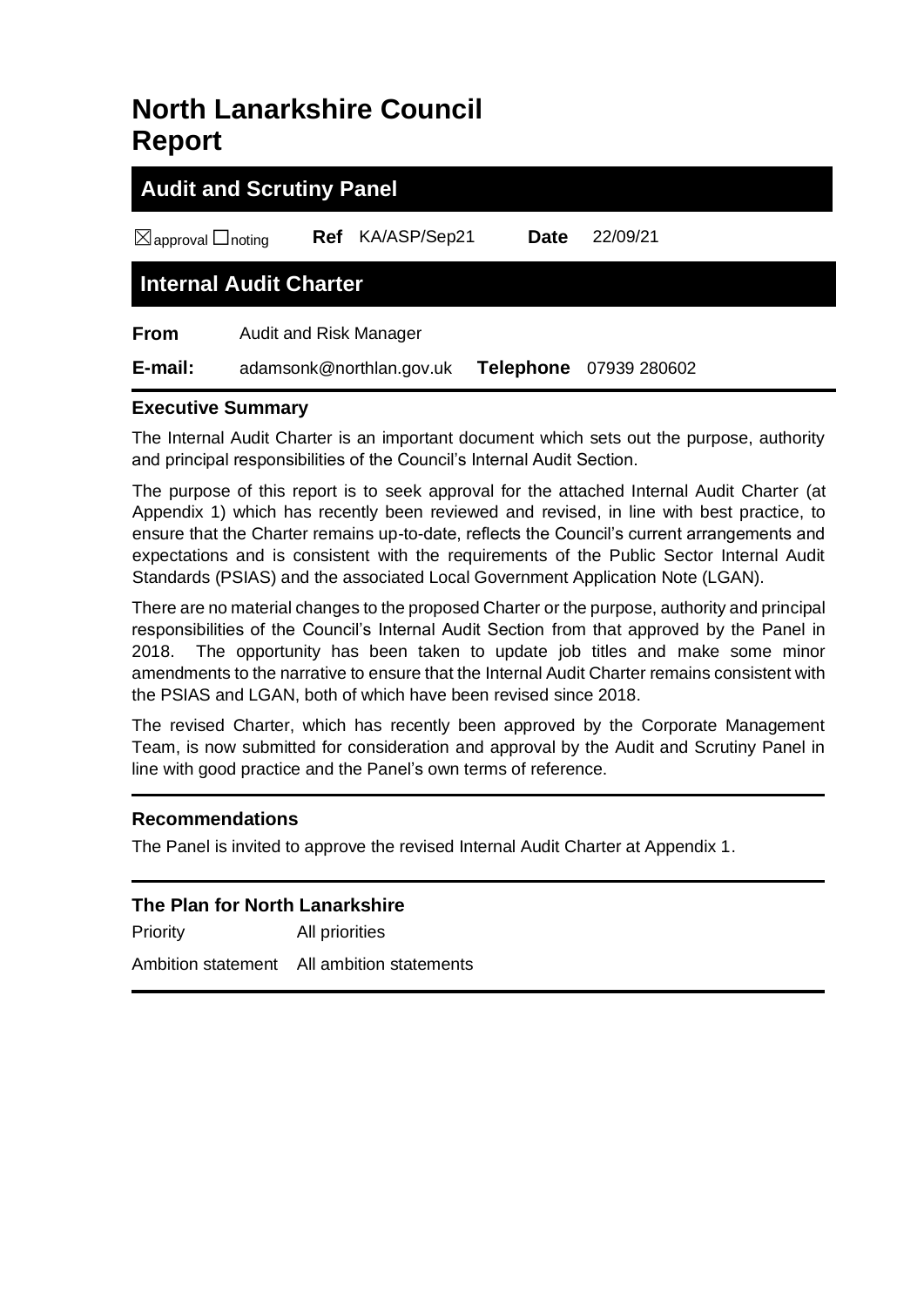### **1. Background**

- 1.1 The Internal Audit Charter is a formal document that defines Internal Audit's purpose, authority and responsibility. It establishes Internal Audit's position within the Council, including the nature of the Audit and Risk Manager's functional reporting relationship with senior management and the Panel; authorises access to records, personnel and physical properties relative to the performance of audit engagements; and defines the scope of Internal Audit activities. Although the Charter is discussed and agreed with senior management (including the Chief Executive), final approval of the Internal Audit Charter resides with the Audit and Scrutiny Panel.
- 1.2 The current terms of reference (Internal Audit Charter) under which Internal Audit operate were most recently approved by the Audit and Scrutiny Panel in February 2018.
- 1.3 PSIAS requires that the "chief internal audit executive periodically review the internal audit charter" to determine whether the charter needs to be amended to address the requirements in the PSIAS and present it to senior management and the Panel for approval.

#### **2. Report**

- 2.1 The current Internal Audit Charter approved in February 2018 has now been reviewed against the PSIAS requirements (which were most recently revised in April 2017) and the LGAN (which was updated in April 2019) and a revised Internal Audit Charter is at Appendix 1.
- 2.2 Some of the changes are required by the revision to the LGAN requirements, particularly around making more explicit reference to mandatory elements of professional guidance including updating text in relation to the *Mission of Internal Audit* and *the Code of Ethics.*
- 2.4 Other than this, there are no material changes from the previously approved Charter. Although some minor amendments to wording have been made in the revised Internal Audit Charter in a few different areas, the fundamental purpose, authority and responsibility of Internal Audit remain unchanged. The expectations placed upon Internal Audit will continue to be about delivering a high quality and effective Internal Audit service consistent with recognised professional standards.
- 2.5 In line with good practice, the proposed revised charter, which it is intended will come into effect from 1 October 2021, has been agreed with the Chief Executive and the Head of Financial Solutions (as the Council's s95 officer).

## **3. Public Sector Equality Duty and Fairer Scotland Duty**

| 3.1 | <b>Equality Impact Assessment</b> | No impacts identified |
|-----|-----------------------------------|-----------------------|
| 3.2 | <b>Fairer Scotland</b>            | No impacts identified |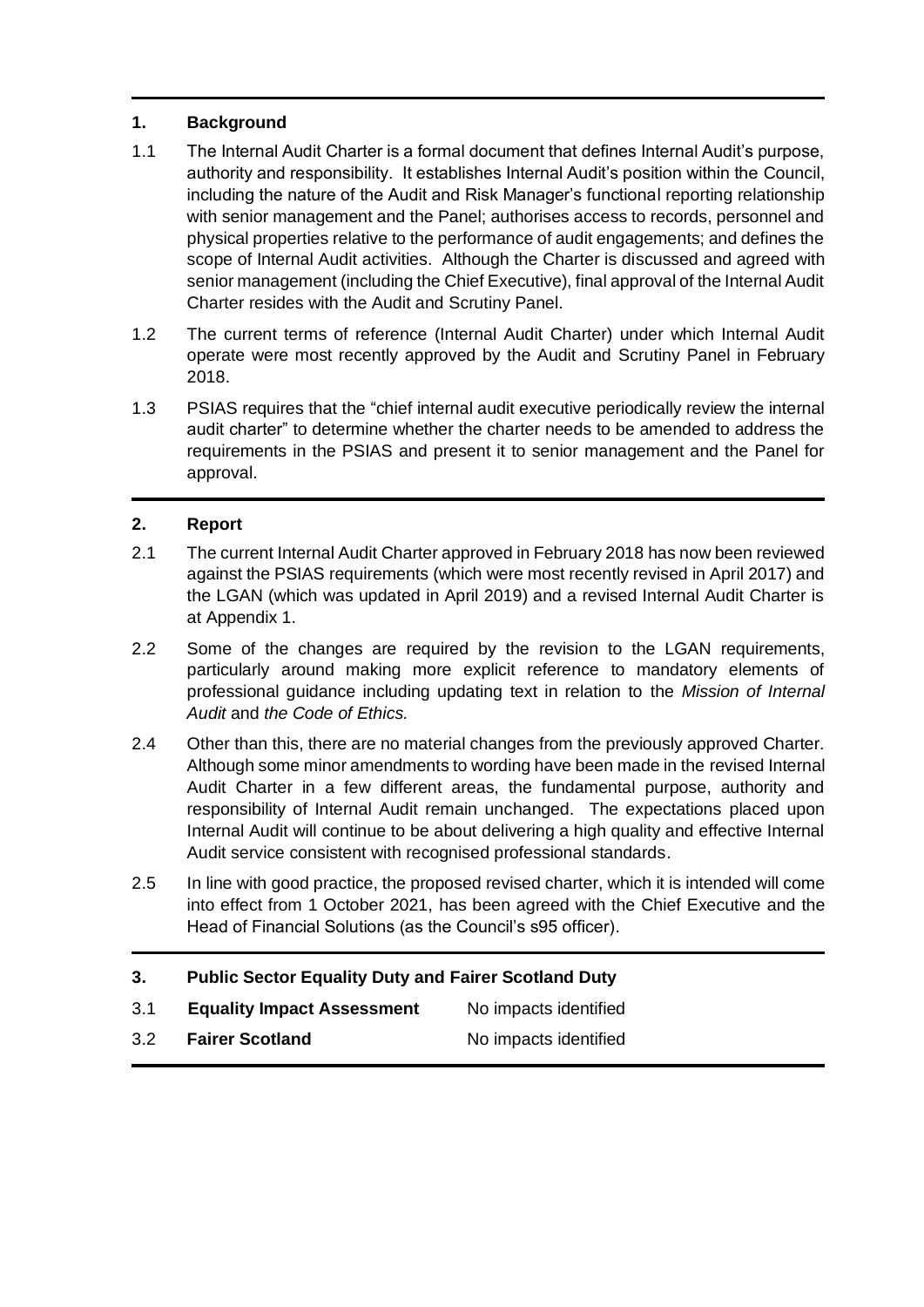| 4.  | <b>Impact</b>                      |                 |
|-----|------------------------------------|-----------------|
| 4.1 | <b>Financial impact</b>            | None identified |
| 4.2 | HR policy/Legislative impact       | None identified |
| 4.3 | <b>Technology / Digital impact</b> | None identified |
| 4.4 | <b>Environmental impact</b>        | None identified |
| 4.5 | <b>Communications impact</b>       | None identified |
| 4.6 | <b>Risk impact</b>                 | None identified |
|     |                                    |                 |

#### **5. Measures of success**

- 5.1 The Council is required to ensure that it has an effective internal audit function consistent with PSIAS. The Council's appointed external auditors regularly review and report on the Council's Internal Audit function to establish whether they can place reliance on its work and as part of their wider reviews of the Council's corporate governance framework. In addition, PSIAS requires an external quality assurance review of the Internal Audit function be undertaken at least every five years.
- **6. Supporting documents Appendix 1** Internal Audit Charter for CMT and A&SP approval **Appendix 2** Internal Audit Reporting Protocol

 $K \downarrow$ 

**Ken Adamson. Audit and Risk Manager**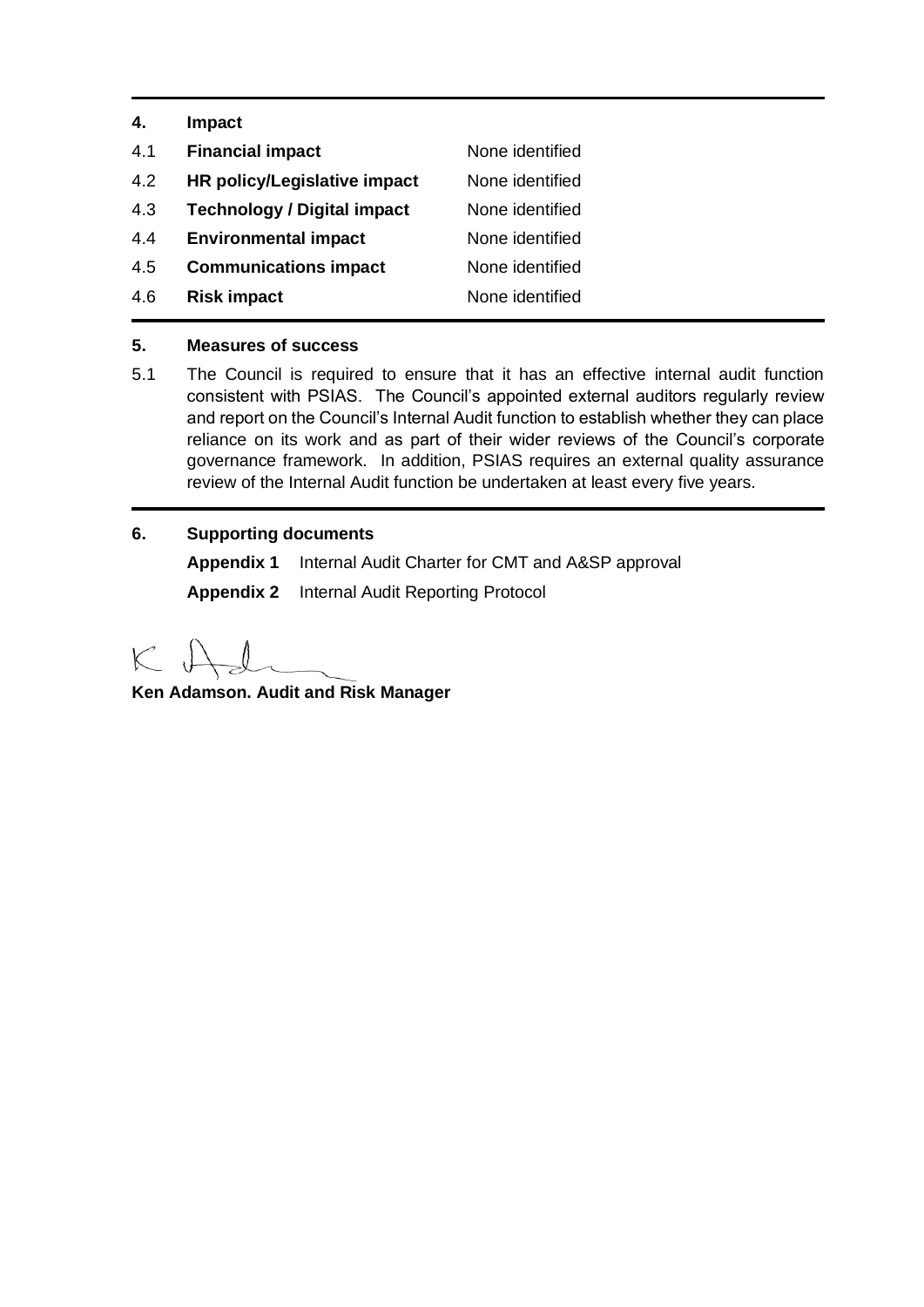# **Appendix 1 Internal Audit Charter (draft for CMT and A&SP approval)**

## **Proposed effective date: October 2021**

#### **Purpose**

1. The purpose of this charter is to define what Internal Audit is and to explain its purpose, authority and responsibilities.

#### **Introduction**

- 2. The mission of Internal Audit is to enhance and protect organisational value by providing risk-based and objective assurance, advice and insight.
- 3. Internal Audit is an independent, objective assurance and consulting activity designed to add value and improve the Council's operations. It helps the Council accomplish its objectives by bringing a systematic, disciplined approach to evaluate and improve the effectiveness of the Council's risk management, internal control and governance processes.
- 4. The Local Authority Accounts (Scotland) Regulations 2014 require the Council to operate a professional and objective internal auditing service in accordance with recognised standards and practices. In this regard, the Council recognises the mandatory nature of the *Public Sector Internal Audit Standards* (PSIAS) and the associated *CIPFA Local Government Application Note* (LGAN) and the need to ensure compliance with the PSIAS and LGAN.
- 5. For the purposes of implementing the PSIAS and LGAN, which make widespread use of the terms 'board' and 'senior management', the Council defines 'the 'board' as the Audit and Scrutiny Panel and 'senior management' as the Corporate Management Team. The Audit and Scrutiny Panel's terms of reference, which reflect the Panel's responsibilities for the 'audit committee' role, were most recently approved by the Council in May 2017.
- 6. In undertaking its responsibilities, Internal Audit will have due regard to the particular roles and responsibilities of the Council's Chief Executive (as the head of the paid service), the Head of Financial Solutions (as the Council's Section 95 Officer) and the Head of Legal and Democratic Solutions (as the Council's Monitoring Officer).
- 7. It is primarily the responsibility of line management to establish internal control and Internal Audit should not be viewed as a substitute for effective control. Internal Audit activity is planned to provide assurance to senior management and elected members on the Council's control environment and to enable an annual opinion to be given by the Audit and Risk Manager on the adequacy and effectiveness of internal controls within the authority.

## **Authority**

- 8. Internal Audit is established by the Council and governed by the Council's policies, procedures, rules and regulations. These include the Council's Financial Regulations and other policies including the Council's Anti-Fraud Policy and Fraud Response Plan.
- 9. Internal Audit staff have unrestricted access to all Council records and can require and receive any explanations from Council staff as considered necessary to allow Internal Audit to fulfill its role and responsibilities. Internal Audit staff also have authority to enter Council premises or land at all reasonable times.
- 10. Where internal audit work is undertaken for parties external to the Council, such as the North Lanarkshire Health and Social Care Integration Joint Board, the nature of services to be provided will be detailed in a Service Level Agreement.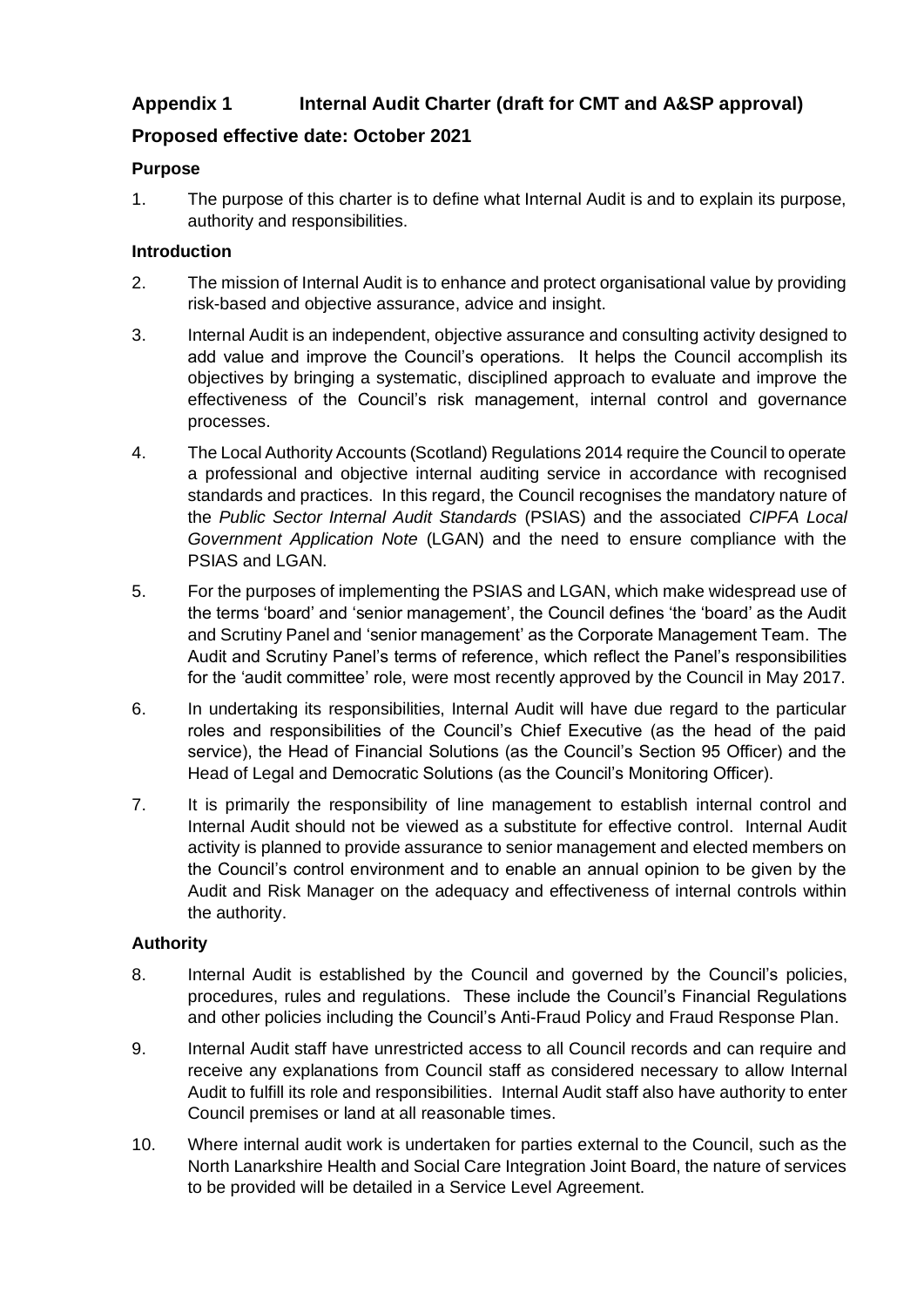## **Internal Audit Charter (draft for CMT and A&SP approval)**

#### **Professionalism**

11. Internal Audit staff will at all times conduct themselves with proficiency and due professional care and in accordance with the relevant Code of Ethics and standards laid down by the PSIAS and LGAN and other relevant professional guidance in respect of integrity, objectivity, confidentiality and competency. Internal Audit staff will also adhere to all relevant Council policies and procedures.

#### **Organisation**

- 12. Internal Audit is located within the Chief Executive's Office and the Audit and Risk Manager reports directly to the Chief Executive in accordance with the Council's Financial Regulations.
- 13. The Audit and Risk Manager has free and unrestricted access to the Convenor of the Audit and Scrutiny Panel and the Council's appointed external auditor.

#### **Independence and objectivity**

- 14. As one of the main determinants of the effectiveness of Internal Audit is that it is seen to be independent, to ensure this, Internal Audit will operate within a framework that allows unrestricted access to senior management and provides for segregation from operational management and/or operational responsibilities.
- 15. Internal Audit should have no direct operational responsibility or authority over any of the activities audited and would not implement internal controls, develop procedures, install systems, prepare records or engage in any other activity that may impair Internal Audit's ability to be objective. But where the Audit and Risk Manager has roles or responsibilities that fall outside of internal auditing, safeguards must be in place to limit impairments to independence or objectivity.
- 16. The Audit and Risk Manager has line management responsibility for the Council's Corporate Risk Management Team. To safeguard and limit any impairments of objectivity or independence, the Audit and Risk Manager will take no part in the planning, design, conduct or reporting of any Internal Audit work examining the Council's risk management arrangements. All such work will be led by the Principal Auditor who will be expected to manage the entire audit process including the preparation of any draft audit reports issued to management and the finalisation of any such audit reports following discussion with management.
- 17. Internal Audit will remain free from interference by any element of the Council, including matters of audit selection, scope, procedures, frequency, timing or report content to enable the maintenance of a necessary independent and objective approach.
- 18. Internal Audit staff must exhibit the highest level of professional objectivity in gathering, evaluating and communicating information about the activity or process being examined. Internal Audit must make a balanced assessment of all the relevant circumstances and not be unduly influenced by its own interests or by others in forming their judgements.
- 19. The Audit and Risk Manager will report to the Audit and Scrutiny Panel, at least annually, on the organisational independence of the internal audit function.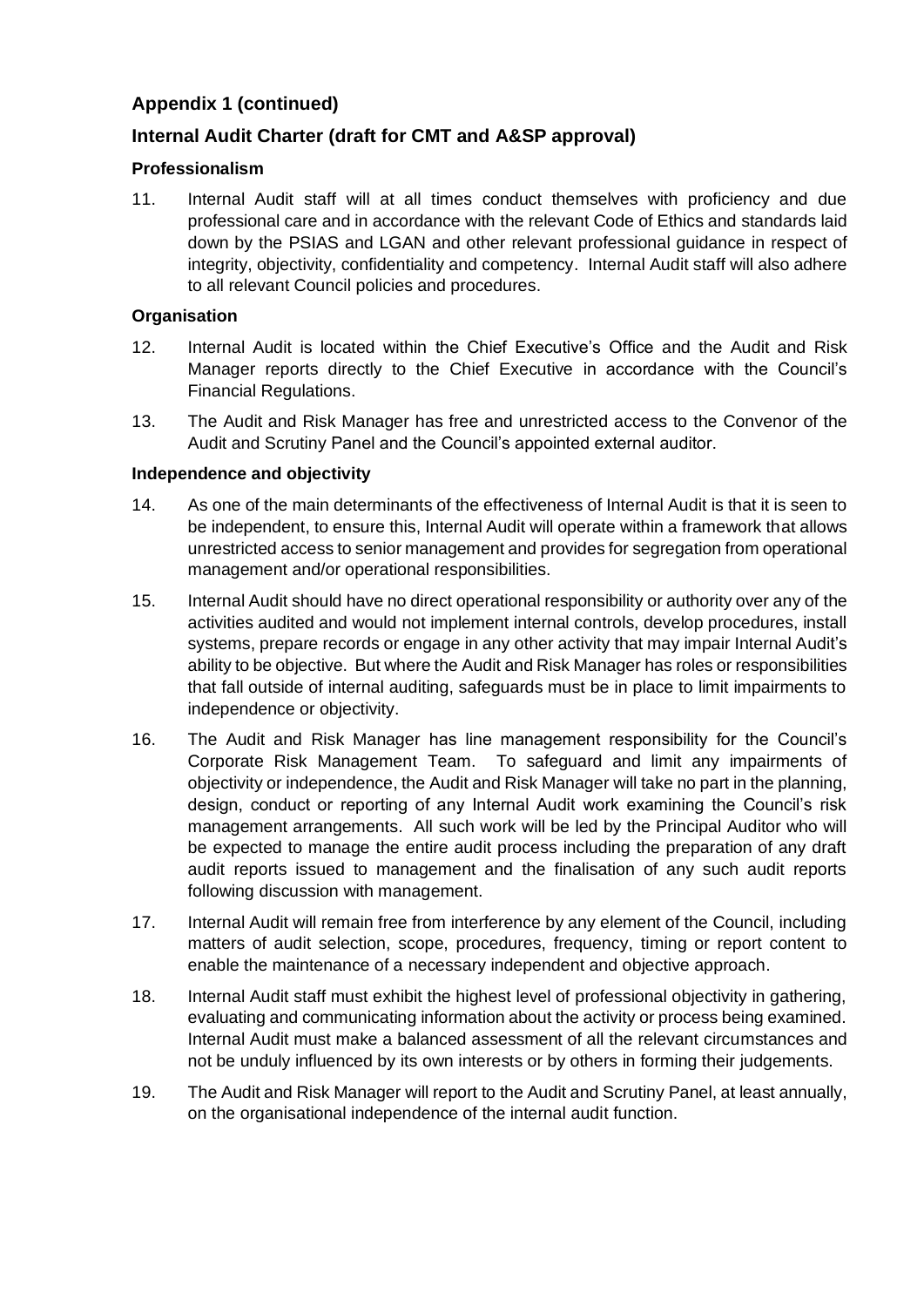## **Internal Audit Charter (draft for CMT and A&SP approval)**

#### **Independence and objectivity (continued)**

20. Internal Audit will not normally undertake additional consulting-type services that have not already been included in the audit plan. Where significant work of this type is to be undertaken, approval will normally be sought from the Audit and Scrutiny Panel (or the Convener where no meeting of the Panel is scheduled) before the engagement is accepted. Where consulting-type services and/or non-audit activities are undertaken, the Audit and Risk Manager will ensure that appropriate arrangements are put in place to avoid any actual or perceived conflicts of interest.

#### **Responsibility**

- 21. Internal Audit's primary objectives are to:
	- provide a high quality and effective audit service which complies with professional best practice and that meets the needs of the Council; and
	- assist the Audit and Scrutiny Panel to effectively discharge its role and responsibilities in relation to its audit committee role.
- 22. The scope of internal auditing encompasses, but is not limited to, the examination and evaluation of the adequacy and effectiveness of the Council's risk management, control and governance processes. This includes:
	- Evaluating the reliability and integrity of information and the means used to identify, measure, classify and report such information;
	- Evaluating the systems established to ensure compliance with those policies, plans, procedures, laws and regulations which could have a significant impact on the Council;
	- Evaluating the Council's arrangements for safeguarding its assets and interests from losses of all kinds, including those arising from fraud, irregularity or corruption;
	- Evaluating the effectiveness and efficiency with which Council resources are employed;
	- Monitoring and evaluating corporate governance processes;
	- Monitoring and evaluating the Council's risk management arrangements;
	- Evaluating operations and programmes to ascertain whether results and outcomes are consistent with established objectives and goals and whether operations or programmes are being carried out as planned;
	- Liaising effectively with the Council's external auditors to ensure appropriate coordination of work so that assurance from both internal and external sources is provided cost effectively; and
	- Reporting significant risk exposures and control issues, including fraud risks, governance issues, and other matters required or requested by the Audit and Scrutiny Panel.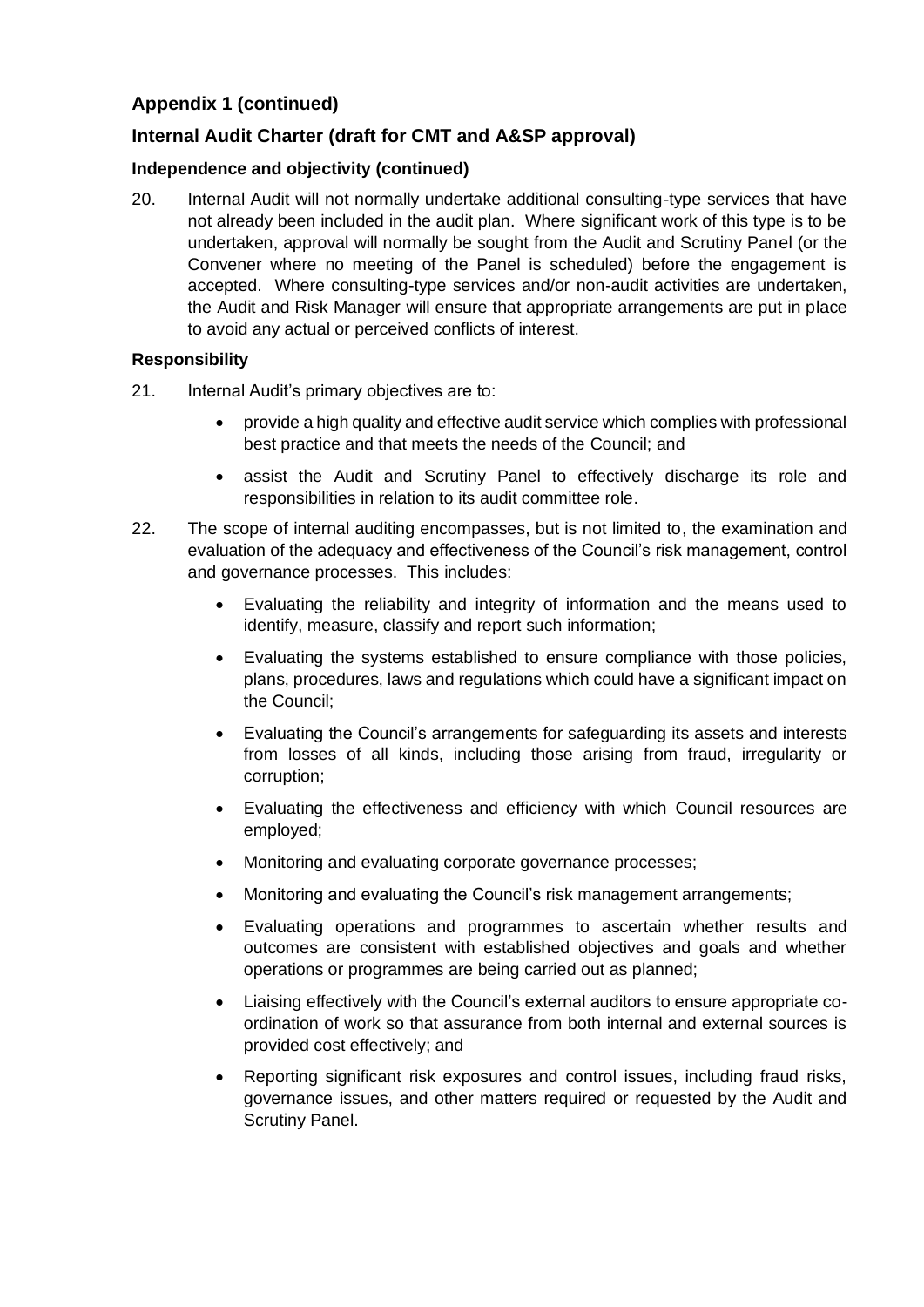# **Internal Audit Charter (draft for CMT and A&SP approval)**

#### **Internal Audit Plan**

- 23. At least annually, the Audit and Risk Manager will submit to senior management and the Audit and Scrutiny Panel an internal audit plan for review and approval. The internal audit plan will consist of a work programme and resource requirements for the year. The Audit and Risk Manager will, if necessary, communicate the impact of any resource limitations to the Audit and Scrutiny Panel.
- 24. The internal audit plan will be developed using a risk-based methodology, including input from senior management, designed to make best use of the Internal Audit resources. Although the Audit and Risk Manager will consult with relevant stakeholders prior to presenting the plan for approval by the Audit and Scrutiny Panel, responsibility for the preparation and execution of the audit plan and subsequent Internal Audit activities rests solely with the Audit and Risk Manager.

#### **Reporting and monitoring**

- 25. Internal Audit reporting arrangements are designed to be open and transparent and to enable the Audit and Scrutiny Panel to effectively discharge its role. A detailed reporting protocol in respect of Internal Audit work can be found at Appendix A
- 26. A written report will be prepared and issued by the Audit and Risk Manager following the conclusion of each substantive core internal audit assignment and will be distributed to relevant Chief Officers. The findings from Internal Audit outputs will also be periodically reported to the Corporate Management Team and the Audit and Scrutiny Panel.
- 27. While committed to openness and transparency, different considerations sometimes need to be applied when considering how to report the results of Internal Audit investigative work in relation to suspected fraud, corruption, thefts and other irregularities and this is reflected in the reporting protocol at Appendix A, which is designed to reflect the balance to enable the Panel to be suitably informed to effectively discharge its role with potential sensitivities around data protection issues, the risk that disclosure could sometimes potentially prejudice existing controls and security arrangements and the need to avoid prejudicing any ongoing Police involvement and/or disciplinary processes. There is also a recognition of the need to reflect materiality in reporting the results of such work by considering the nature and significance of the issues reviewed.
- 28. Each internal audit report will normally be expected to include management's response and corrective action taken or to be taken in response to the specific findings and recommendations. Management responses should include the name of the responsible officer, a timetable for anticipated completion of action to be taken and an explanation where any corrective action will not be implemented.
- 29. Internal Audit will also undertake and report on appropriate follow-up work designed to provide the Audit and Scrutiny Panel with assurance on whether management has implemented planned actions designed to address previous significant audit findings.
- 30. The Audit and Risk Manager will periodically report to senior management and the Audit and Scrutiny Panel on the internal audit function's purpose, authority and responsibility as well as performance relative to its plan.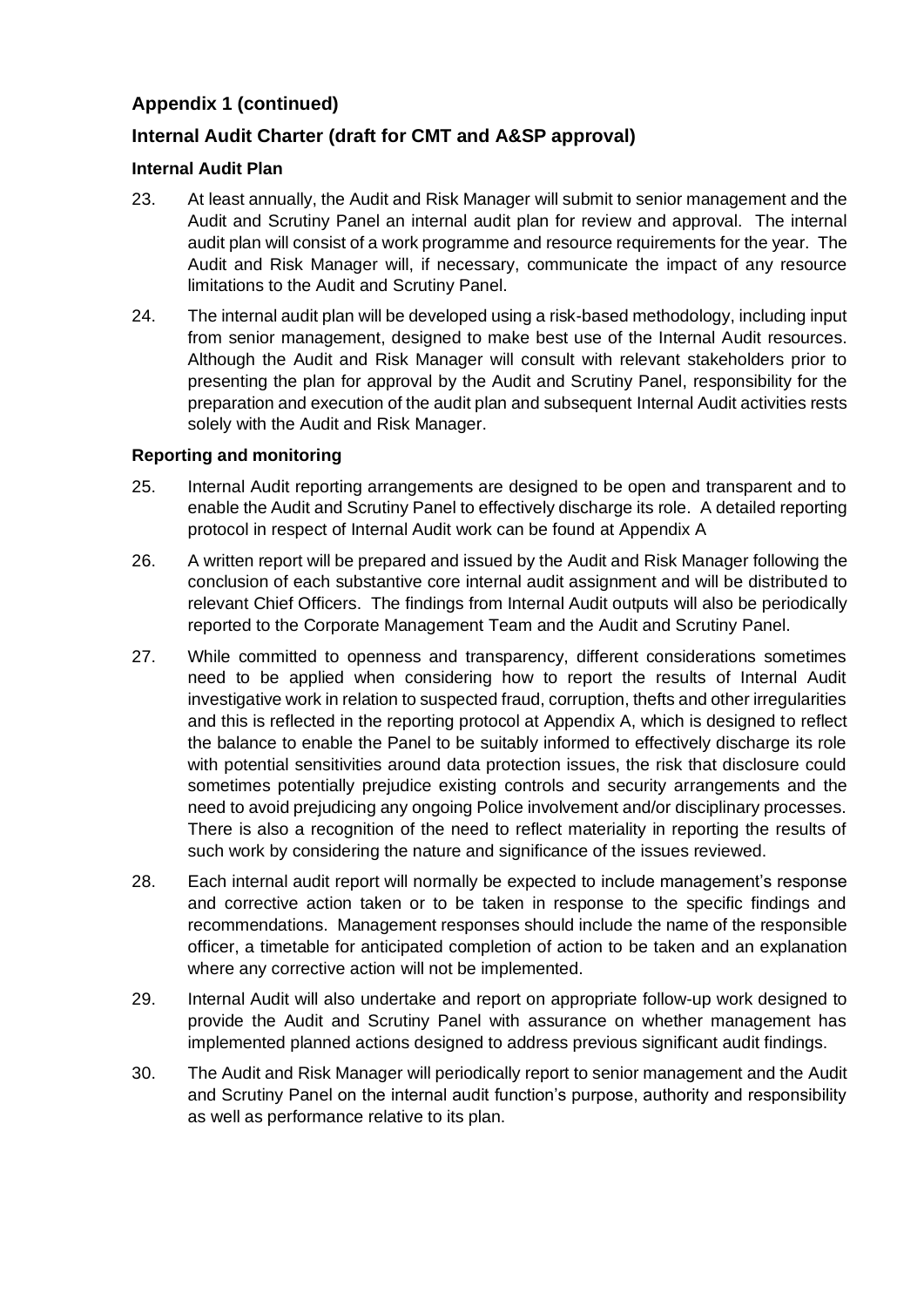## **Internal Audit Charter (draft for CMT and A&SP approval)**

#### **Reporting and monitoring (continued)**

- 31. Reporting will also include significant risk exposures and control issues, including fraud risks, governance issues and other matters needed or requested by senior management and the Audit and Scrutiny Panel.
- 32. In addition, the Audit and Risk Manager will inform senior management and the Audit and Scrutiny Panel on the internal audit function's quality assurance and continuous improvement programme, including results of ongoing internal self-assessments and external assessments conducted at least every five years.

#### **The role of internal audit in respect of fraud-related work**

- 33. The Council has a zero-tolerance attitude and will not accept any level of fraud, bribery or corruption. The Council's Corporate Anti-Fraud Policy and Fraud Response Plan sets out clear procedures for the reporting and investigation of actual or suspected fraud.
- 34. Managers, staff and elected members must always be alert to the risk of fraud, theft, bribery and corruption. In the first instance staff should report fraud/suspicion of fraud to their Line Manager or Head of Service, who should inform the Council's Internal Audit Section.
- 35. Any instances of fraud/suspected fraud will be investigated thoroughly and dealt with appropriately. Vigorous and prompt investigation will be undertaken by Internal Audit where actual or suspected fraud is discovered or reported.

| <b>Approved by the Audit and Scrutiny Panel</b>                     | Date:                |  |  |
|---------------------------------------------------------------------|----------------------|--|--|
| <b>Approved by the Chief Executive</b>                              | Date: 17 August 2021 |  |  |
| Approved by the Head of Financial Solutions<br>(Section 95 Officer) | Date: 17 August 2021 |  |  |
| Approved by the Audit and Risk Manager                              | Date: 10 August 2021 |  |  |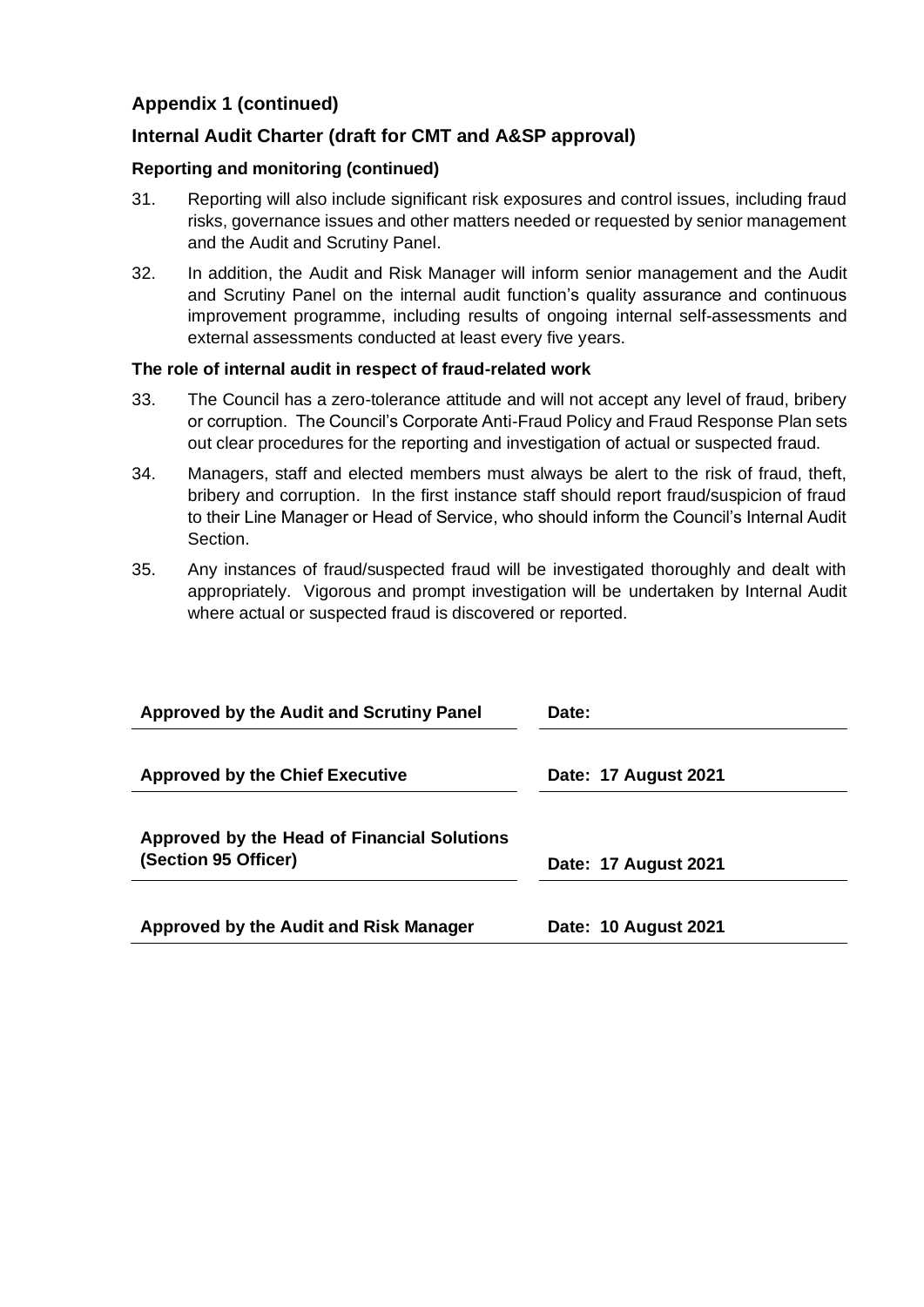# **Appendix 2 Internal Audit Reporting Protocol**

- 1.1 This protocol explains how the work of Internal Audit will be reported to management and to the Audit and Scrutiny Panel (acting as the Council's audit committee).
- 1.2 The Public Sector Internal Audit Standards (PSIAS) contain several expectations and requirements in relation to Internal Audit reporting. Internal auditors must communicate the results of engagements and the communications should include the engagement's scope, objectives and results. The PSIAS makes it clear that communications must be accurate, objective, concise and constructive, complete and timely and that the results must be communicated to appropriate parties, (who are to be determined by the chief audit executive), who can ensure the results are given due consideration.
- 1.3 Currently all Internal Audit reports are issued to relevant senior management as soon as possible after reports are finalised and this practice will continue. A summary of the key findings and recommendations of all Internal Audit reports is also prepared by the Audit and Risk Manager and submitted periodically to the Council's Corporate Management Team and this practice will continue.
- 1.4 Taking the PSIAS requirements into account, Internal Audit will adopt the following principles when reporting the results of its work to the Audit and Scrutiny Panel (which acts as the Council's audit committee).

#### **Internal Audit reporting to the Audit and Scrutiny Panel: key principles**

- 1. Internal Audit is committed to openness and transparency and the need for timely reporting of the results of Internal Audit's work to enable the Audit and Scrutiny Panel ('the Panel') to effectively discharge its role.
- 2. Decisions about what and how to report in relation to the results of Internal Audit work will be made by the Audit and Risk Manager in line with the core principles contained within the PSAIS including those relating to independence and objectivity. The Audit and Risk Manager will, where appropriate, seek advice from the Council's Monitoring Officer and the Chief Executive.
- 3. There is a presumption that key findings in relation to all Internal Audit outputs will be reported to the Panel at the earliest opportunity after reports are finalised.
- 4. There is a presumption that full copies of all planned Internal Audit outputs and all unplanned outputs with significant audit findings will be made publicly available and reported to the Panel at the earliest opportunity after reports are finalised unless there are good reasons not to. This includes reports relating to investigations and any ad hoc or other unplanned outputs.
- 5. Where full copies of Internal Audit reports are not made publicly available in line with these principles, the Audit and Risk Manager will clearly explain the rationale for this to the Panel. Where this occurs, consideration will also be given to ensuring the maximum possible timely disclosure subject to the circumstances of each case. Options which will be considered include redacting parts of the audit report where necessary and/or taking individual reports in private as an excluded agenda item.